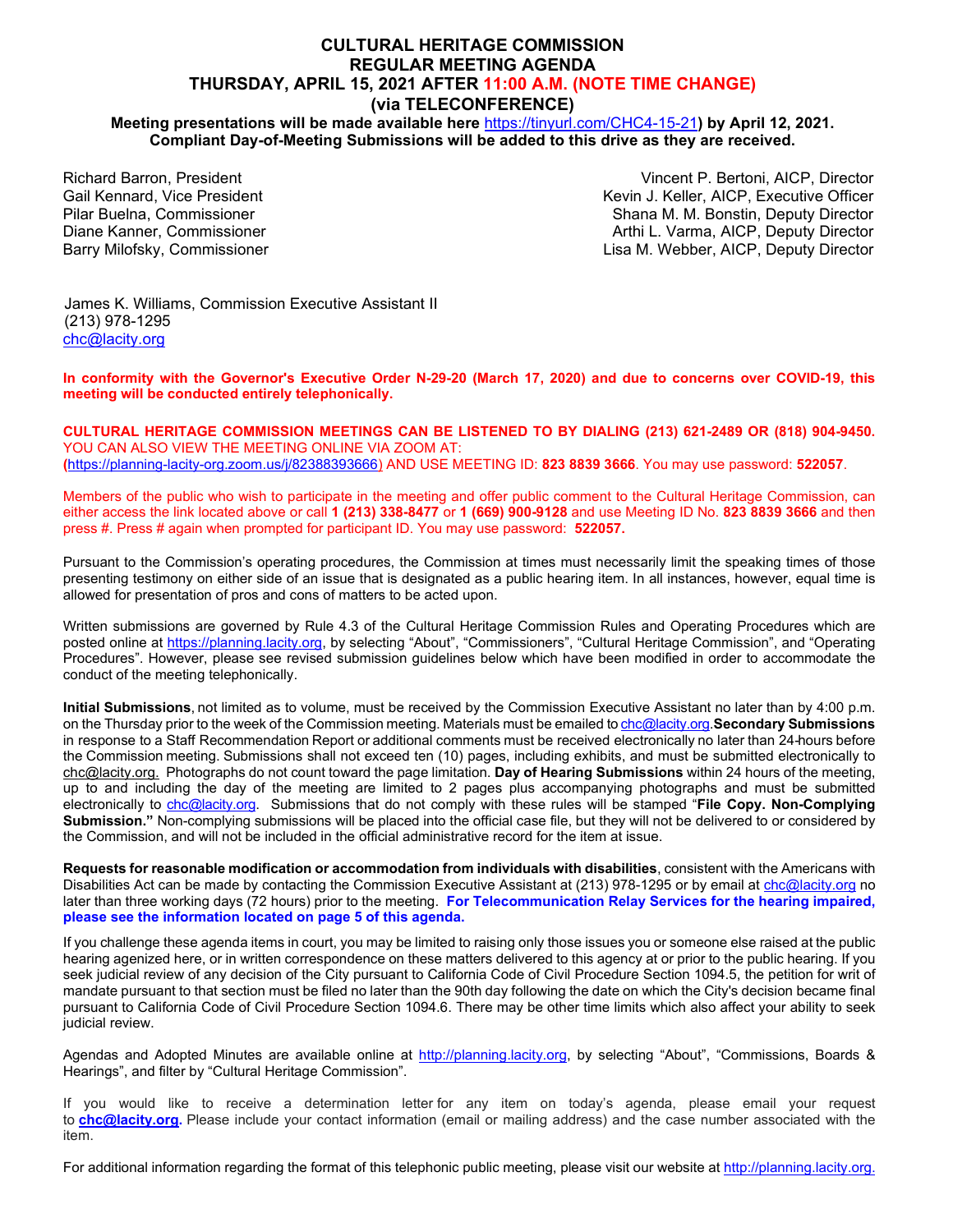*Información en Espanol acerca de esta junta puede ser obtenida Ilamando al (213) 978-1300 Servicios de traducción al español están disponibles, de ser solicitados con un mínimo de 72 horas de anticipación, en todas las juntas de la comisión.*

## 1. **[DIRECTOR'S REPORT AND COMMISSION BUSINESS](https://planning.lacity.org/odocument/32bfd842-03d8-4b04-bae4-4101bd4a624b/Plaque_Artwork_Wallace_Beerys_(4-15-21).pdf)**

- Old Business
	- Review and Advisory Concurrence of Proposed Historic-Cultural Monument Plaque Artwork for Wallace Beery's Hollywood Hideaway, HCM #1172.
- New Business
- Advance Calendar
- Commission Announcements/Requests

# 2. **NEIGHBORHOOD COUNCIL POSITION STATEMENTS ON AGENDA ITEMS**

Presentations by Neighborhood Council representatives on any Neighborhood Council resolution, or community impact statement filed with the City Clerk, which relates to any agenda item listed or being considered on this agenda. The Neighborhood Council representative shall provide the Board or Commission with a copy of the Neighborhood Council's resolution or community impact statement by email to [chc@lacity.org.](mailto:chc@lacity.org) At the Chair's discretion, presentations of Neighborhood Councils on any matter listed on the agenda for this Commission meeting may be taken at the time the agenda item is taken for consideration.

## 3. **GENERAL PUBLIC COMMENT**

The Commission shall provide an opportunity in open meetings for the public to address it **on non-agenda items**, for a cumulative total of up to thirty (30) minutes, on items of interest to the public that are within the subject matter jurisdiction of the Commission.

Members of the public who wish to participate in the meeting and offer public comment to the Cultural Heritage Commission, can either access the link located at the top of this agenda or call **1 (213) 338-8477** or **1 (669) 900-9128** and use Meeting ID No. **823 8839 3666** then press #. Press # again when prompted for participant ID. You may use password: **522057**.

# 4. **EGYPTIAN THEATER AND FORECORT STOREFRONTS, HCM #584**

| Plan Area: Hollywood |
|----------------------|
|----------------------|

Council District: 13 – O'Farrell

**PROPERTY ADDRESS:** 6706-6710 West Hollywood Boulevard; 1650-1654 North McCadden Place

Informational Presentation on the Proposed Structural Upgrade Project.

# **Owner/**

**Applicant:** Netflix Inc. c/o Lease Administration

**Representatives:** Genoveva Carmona, Netflix Ross Brennan, Studio 440 Architecture and Acoustics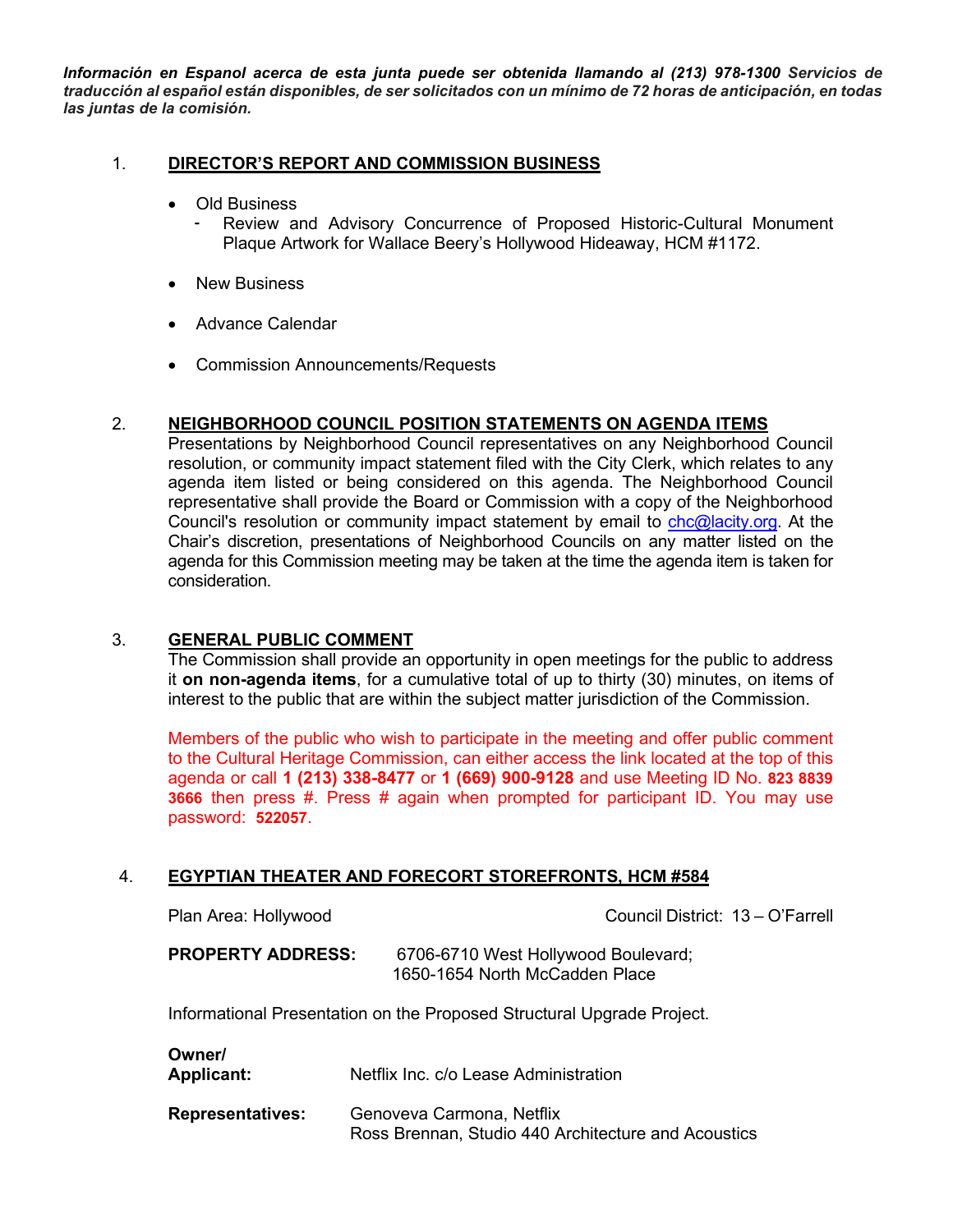# 5. **PROPOSED MONUMENT: [MARCH AVENUE PALMS TREES](https://planning.lacity.org/odocument/8cf14252-1ab7-43fa-923e-1c6bb8f874f0/CHC-2021-2244-HCM_(4-15-21).pdf)**

## **CHC-2021-2244-HCM**

CEQA: ENV-2021-2245-CE<br>Plan Area: Canoga Park- Winnetka-Woodland Hills- \*\*Last Day to Date: 2-8-2021 Plan Area: Canoga Park- Winnetka-Woodland Hills-West Hills

**PROPERTY ADDRESS:** Public ROW in median and along east side of North March Avenue between West Ingomar and West Justice Streets

## **REQUESTED ACTIONS:**

- 1. Determine that the proposed designation is categorically exempt from the California Environmental Quality Act (CEQA) pursuant to Article 19, Section 15308, Class 8 and Article 19, Section 15331, Class 31 of the State CEQA Guidelines;
- 2. Determine whether the property conforms with the definition of a Monument pursuant to LAAC Section 22.171.7; and
- 3. Recommend that the City Council consider and declare the subject property a Historic-Cultural Monument.

**Owner: City of Los Angeles Bureau of Street Services (StreetsLA), Urban** Forestry Division

**Applicant:** City of Los Angeles

# 6. **PROPOSED MONUMENT: [MAGNOLIA BOULEVARD OAK TREES](https://planning.lacity.org/odocument/f2ed8736-ca6c-4af2-aaac-1a23a258a19c/CHC-2020-7441-HCM_(4-15-21).pdf)**

## **CHC-2020-7441-HCM**

CEQA: ENV-2020-7442-CE CEQA: ENV-2020-7442-CE<br>Plan Area: North Hollywood-Valley Village \*\*Last Day to Date: 3-23-2021 Plan Area: North Hollywood-Valley Village

**PROPERTY ADDRESS:** 11755-11805 West Magnolia Boulevard (Public ROW along north side of West Magnolia Boulevard between North Colfax Avenue and North Morella Avenue)

## **REQUESTED ACTIONS:**

- 1. Determine that the proposed designation is categorically exempt from the California Environmental Quality Act (CEQA) pursuant to Article 19, Section 15308, Class 8 and Article 19, Section 15331, Class 31 of the State CEQA Guidelines;
- 2. Determine whether the property conforms with the definition of a Monument pursuant to LAAC Section 22.171.7; and
- 3. Recommend that the City Council consider and declare the subject property a Historic-Cultural Monument.
- **Owner: City of Los Angeles Bureau of Street Services (StreetsLA), Urban** Forestry Division

**Applicant:** Valley Village Neighborhood Council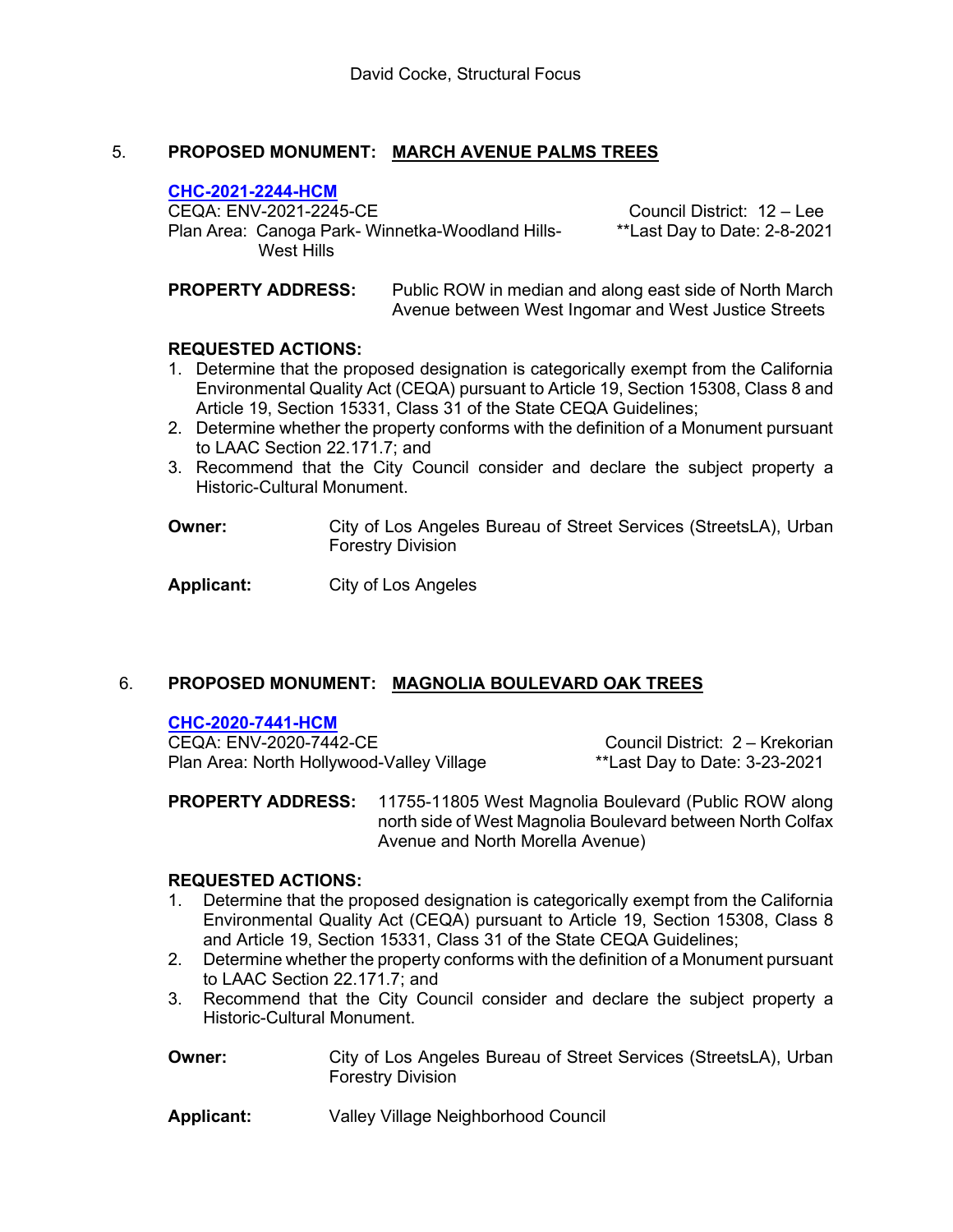# 7. **[PROPOSED MONUMENT:](https://planning.lacity.org/odocument/432ee372-d5a8-4bb9-a52c-a241b5b553d7/CHC-2021-408-HCM_(4-15-21).pdf) GRANADA THEATER**

#### **CHC-2021-408-HCM**

CEQA: ENV-2021-409-CE Council District: 15 – Buscaino Plan Area: Wilmington-Harbor City

**PROPERTY ADDRESS:** 628-634 North Avalon Boulevard

## **REQUESTED ACTIONS:**

- 1. Determine that the proposed designation is categorically exempt from the California Environmental Quality Act (CEQA) pursuant to Article 19, Section 15308, Class 8 and Article 19, Section 15331, Class 31 of the State CEQA Guidelines;
- 2. Determine whether the property conforms with the definition of a Monument pursuant to LAAC Section 22.171.7; and
- 3. Recommend that the City Council consider and declare the subject property a Historic-Cultural Monument.

**Owners:** Platinum Global Entertainment Inc.; OPEG Inc.

**Applicant:** City of Los Angeles

## 8. **PROPOSED MONUMENT: [WEDDINGTON GOLF AND TENNIS CLUB](https://planning.lacity.org/odocument/5ae20992-41fd-4739-a6b0-66003878f981/CHC-2020-7764-HCM_(4-15-21).pdf)**

**CHC-2020-7764-HCM** Plan Area: Sherman Oaks-Studio City-Toluca Lake- \*\*Last Day to Act: 4-6-2021 Cahuenga Pass

Council District: 2 – Krekorian

**PROPERTY ADDRESS:** 4047-4155 North Whitsett Avenue; 12506-12630 West Valley Spring Lane

## **REQUESTED ACTIONS:**

- 1. Determine that the proposed designation is categorically exempt from the California Environmental Quality Act (CEQA) pursuant to Article 19, Section 15308, Class 8 and Article 19, Section 15331, Class 31 of the State CEQA Guidelines;
- 2. Determine whether the property conforms with the definition of a Monument pursuant to LAAC Section 22.171.7; and
- 3. Recommend that the City Council consider and declare the subject property a Historic-Cultural Monument.

**Owner:** 4141 Whitsett LLC c/o David Weil

**Applicant:** Teresa Austin

## 9. **PROPOSED MONUMENT: [WATTS HAPPENING CULTURAL](https://planning.lacity.org/odocument/c0607bc6-b5e4-4d6d-a3fa-141d4fc8a05a/CHC-2021-2238-HCM_(4-15-21).pdf) CENTER**

**CHC-2021-2238-HCM**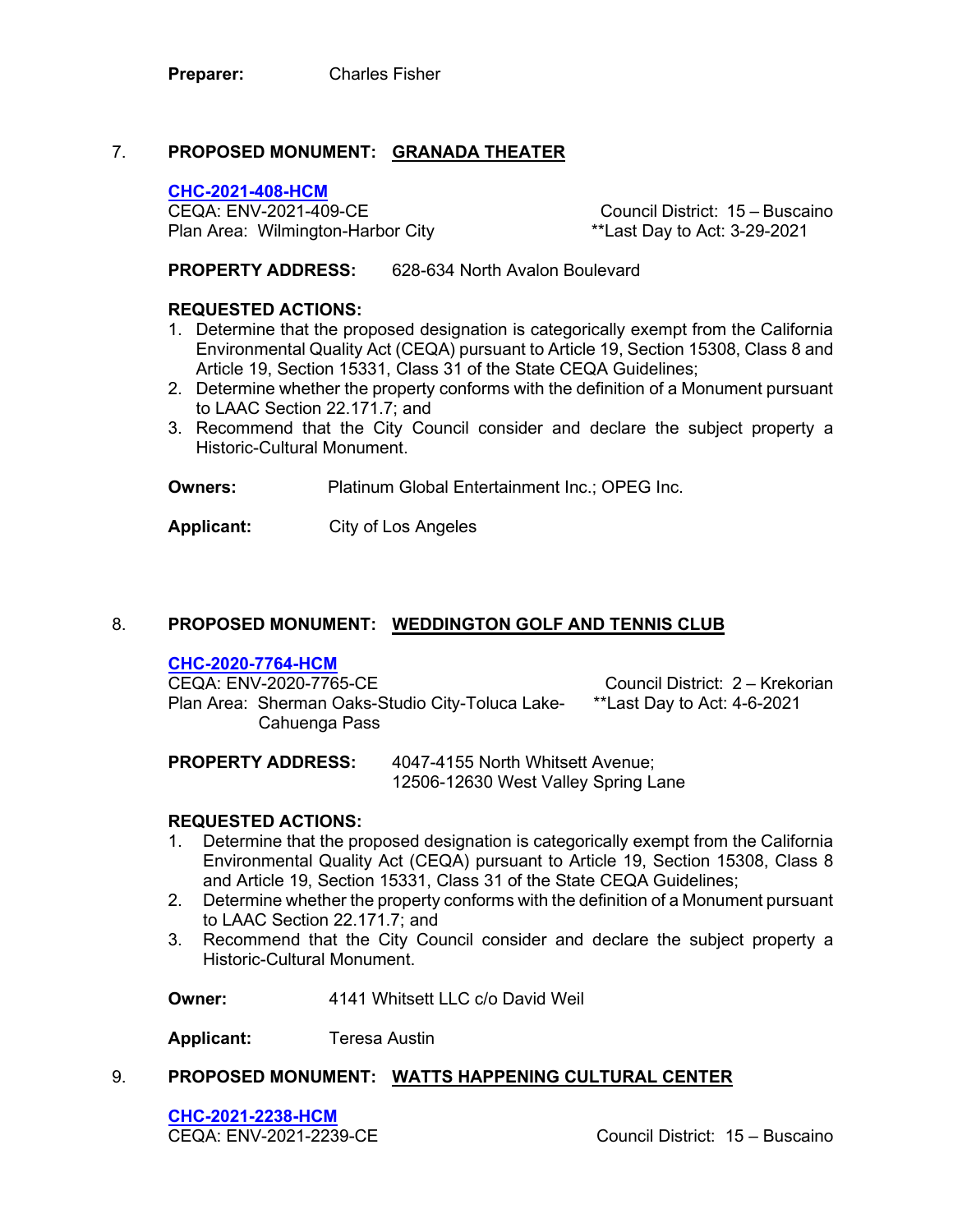## **PROPERTY ADDRESS:** 1827 East 103rd Street

#### **REQUESTED ACTIONS:**

Review of Historic-Cultural Monument application, pursuant to Los Angeles Administrative Code Section 22.171.10, to determine whether to take the proposed designation of a Monument under consideration.

**Owner: City of Los Angeles General Services Department** 

**Applicant:** Friends at Mafundi

**Preparer:** Rita Cofield

The next regular meeting of the Cultural Heritage Commission will be held on

#### **Thursday, May 6, 2021** at **10:00 a.m.**

**\*\*Pursuant to Mayor Garcetti's Emergency Order issued on March 21, 2020, which was subsequently extended on April 17, 2020, the time to act on this item has been tolled for the duration of the local emergency period. Please note that other State law provisions may also apply.**

#### **Notice to Paid Representatives**

If you are compensated to monitor, attend, or speak at this meeting, City law may require you to register as a lobbyist and report your activity. See Los Angeles Municipal Code §§ 48.01 et seq. More information is available at ethics.lacity.org/lobbying. For assistance, please contact the Ethics Commission at (213) 978-1960 or [ethics.commission@lacity.org.](mailto:ethics.commission@lacity.org)

#### **Reasonable Accommodations Consistent with Federal and State Law and California Governor's Executive Order N-29-20**

As a covered entity under Title II of the Americans with Disabilities Act, the City of Los Angeles does not discriminate on the basis of disability and, upon request, will provide reasonable accommodations to ensure equal access to its programs, services and activities. Sign language interpreters, assistive listening devices, or other auxiliary aids and/or other services must be requested three working days (72 hours) prior to the meeting by calling the Planning Commission Executive Assistant at (213) 978-1295 or by email at [chc@lacity.org.](mailto:chc@lacity.org)

#### **Telecommunication Relay Services**

Telephone communication is one of the most important forms of communication in society today. Due to advancements in technology, telephone devices have evolved with new services and capabilities.